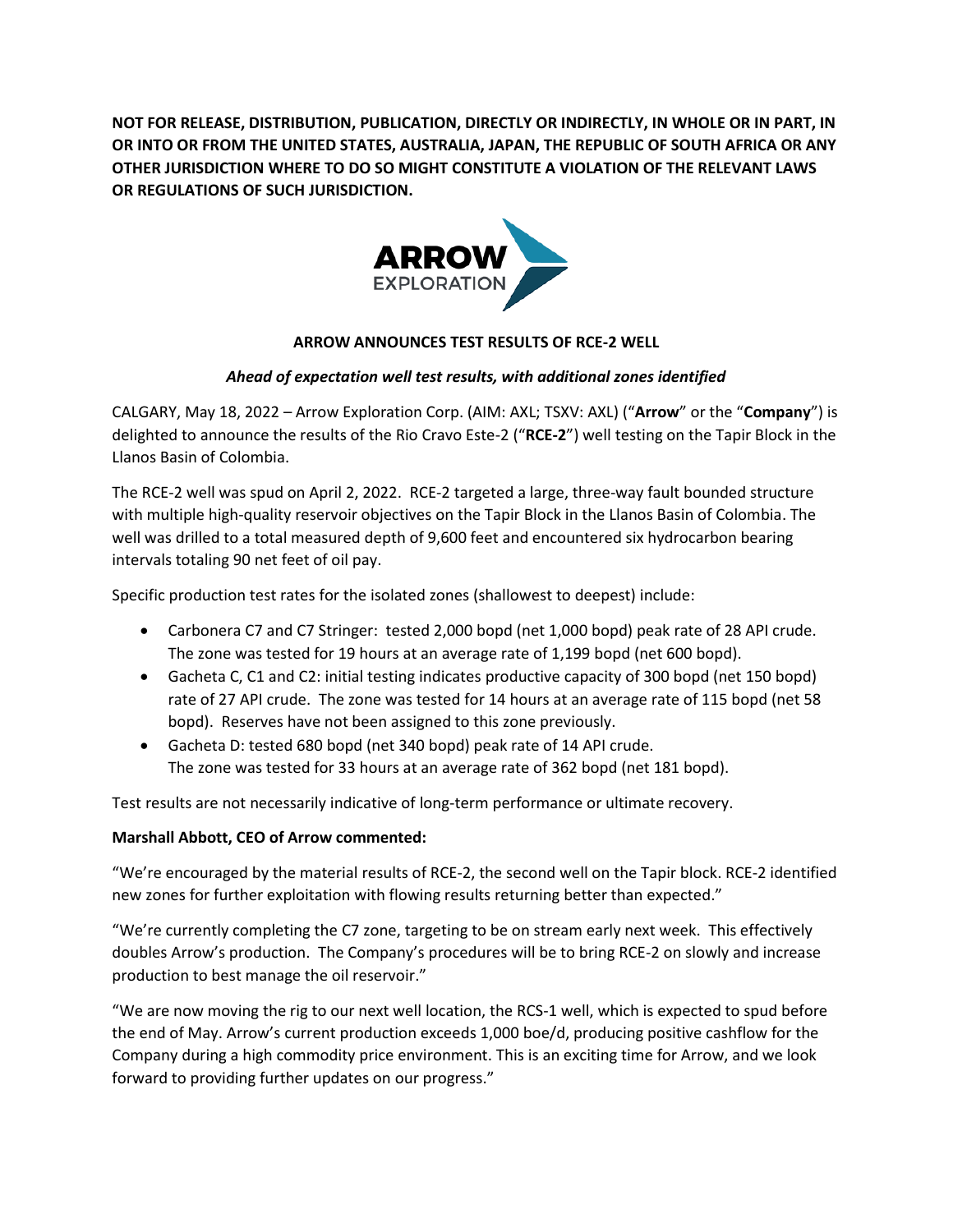The RCE-2 well costs came in line with the budget.

Continued strong production rates from existing tied-in wells combined with the encouraging results from new drills in Columbia support the Company's objective of achieving a production rate of 3,000 boe/d within 18 months of its AIM listing (completed in October 2021).

| For further Information, contact:                                       |                      |
|-------------------------------------------------------------------------|----------------------|
| <b>Arrow Exploration</b>                                                |                      |
| Marshall Abbott, CEO                                                    | +1 403 651 5995      |
| Joe McFarlane, CFO                                                      | +1 403 818 1033      |
| <b>Brookline Public Relations, Inc.</b>                                 |                      |
| Shauna MacDonald                                                        | +1 403 538 5645      |
| <b>Canaccord Genuity (Nominated Advisor and</b><br><b>Joint Broker)</b> |                      |
| Henry Fitzgerald-O'Connor                                               | +44 (0) 20 7523 8000 |
| James Asensio                                                           |                      |
| <b>Gordon Hamilton</b>                                                  |                      |
| <b>Auctus Advisors (Joint Broker)</b>                                   |                      |
| Jonathan Wright (Corporate)                                             | +44 (0) 7711 627449  |
| Rupert Holdsworth Hunt (Broking)                                        |                      |
| <b>Camarco (Financial PR)</b>                                           |                      |
| James Crothers                                                          | +44 (0) 20 3781 8331 |
| Rebecca Waterworth                                                      |                      |
| <b>Billy Clegg</b>                                                      |                      |
|                                                                         |                      |

### **About Arrow Exploration Corp.**

Arrow Exploration Corp. (operating in Colombia via a branch of its 100% owned subsidiary Carrao Energy S.A.) is a publicly traded company with a portfolio of premier Colombian oil assets that are underexploited, under-explored and offer high potential growth. The Company's business plan is to expand oil production from some of Colombia's most active basins, including the Llanos, Middle Magdalena Valley (MMV) and Putumayo Basin. The asset base is predominantly operated with high working interests, and the Brent-linked light oil pricing exposure combines with low royalties to yield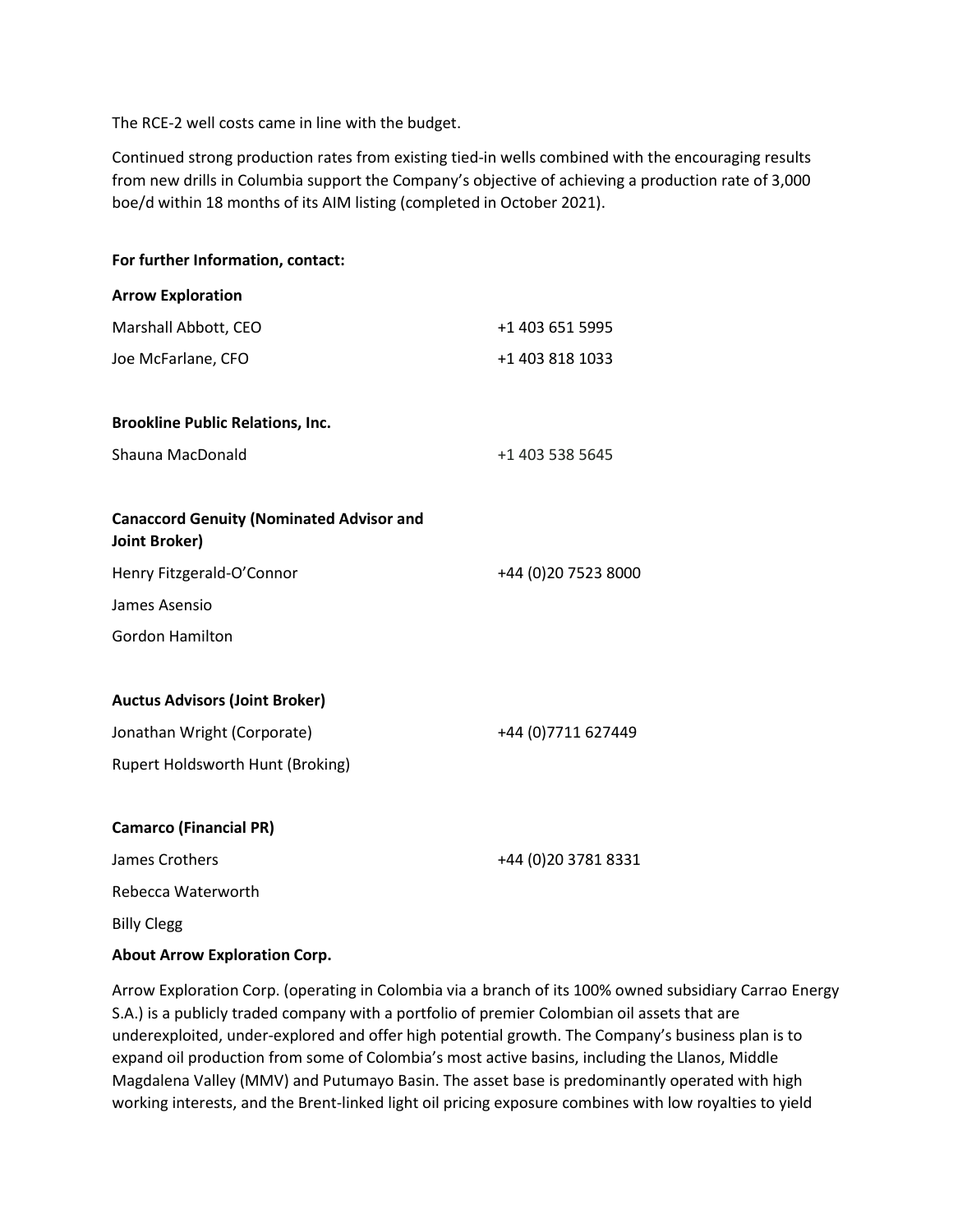attractive potential operating margins. Arrow's 50% interest in the Tapir Block is contingent on the assignment by Ecopetrol SA of such interest to Arrow. Arrow's seasoned team is led by a hands-on executive team supported by an experienced board. Arrow is listed on the AIM market of the London Stock Exchange and on TSX Venture Exchange under the symbol "AXL".

## **Forward-looking Statements**

This news release contains certain statements or disclosures relating to Arrow that are based on the expectations of its management as well as assumptions made by and information currently available to Arrow which may constitute forward-looking statements or information ("forward-looking statements") under applicable securities laws. All such statements and disclosures, other than those of historical fact, which address activities, events, outcomes, results or developments that Arrow anticipates or expects may, could or will occur in the future (in whole or in part) should be considered forward-looking statements. In some cases, forward-looking statements can be identified by the use of the words "continue", "expect", "opportunity", "plan", "potential" and "will" and similar expressions. The forwardlooking statements contained in this news release reflect several material factors and expectations and assumptions of Arrow, including without limitation, Arrow's evaluation of the impacts of COVID-19, the potential of Arrow's Colombian and/or Canadian assets (or any of them individually), the prices of oil and/or natural gas, and Arrow's business plan to expand oil and gas production and achieve attractive potential operating margins. Arrow believes the expectations and assumptions reflected in the forwardlooking statements are reasonable at this time, but no assurance can be given that these factors, expectations, and assumptions will prove to be correct.

The forward-looking statements included in this news release are not guarantees of future performance and should not be unduly relied upon. Such forward-looking statements involve known and unknown risks, uncertainties and other factors that may cause actual results or events to differ materially from those anticipated in such forward-looking statements. The forward-looking statements contained in this news release are made as of the date hereof and the Company undertakes no obligations to update publicly or revise any forward-looking statements, whether as a result of new information, future events or otherwise, unless so required by applicable securities laws.

### **Glossary**

- API: A [specific gravity](https://glossary.oilfield.slb.com/en/terms/s/specific_gravity) scale developed by the American Petroleum Institute [\(API\)](https://glossary.oilfield.slb.com/en/terms/a/api) for measuring the relative density of various petroleum liquids, expressed in degrees.
- Bopd: barrels of oil per day
- boe/d: barrels of oil equivalent per day

### **Qualified Person's Statement**

The technical information contained in this announcement has been reviewed and approved by Grant Carnie, senior non-executive director of Arrow Exploration Corp. Mr. Carnie is a member of the Canadian Society of Petroleum Engineers, holds a B.Sc. in Geology from the University of Alberta and has over 35 years' experience in the oil and gas industry.